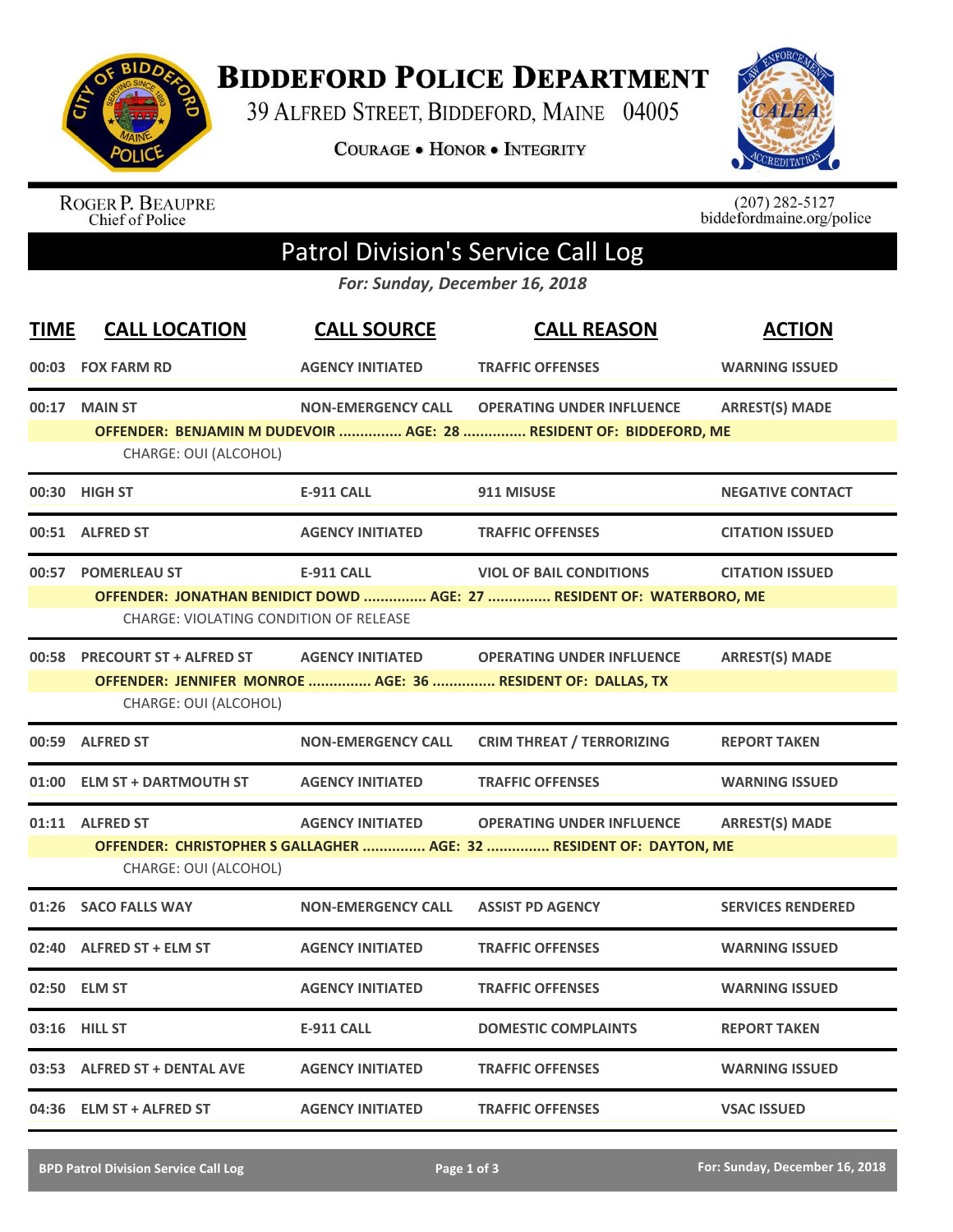| <b>TIME</b> | <b>CALL LOCATION</b>         | <b>CALL SOURCE</b>        | <b>CALL REASON</b>            | <b>ACTION</b>                |
|-------------|------------------------------|---------------------------|-------------------------------|------------------------------|
|             | 07:43 ALFRED ST              | <b>NON-EMERGENCY CALL</b> | UNLOCKED DOORS - WINDOWS      | <b>SERVICES RENDERED</b>     |
|             | 07:50 MAIN ST                | <b>WALK-IN AT STATION</b> | <b>HARASSMENT</b>             | <b>SERVICES RENDERED</b>     |
|             | 07:52 ALFRED ST              | <b>AGENCY INITIATED</b>   | <b>CODES ENFORCEMENT</b>      | <b>REFERRED OTHER AGENCY</b> |
|             | 09:53 MAY ST                 | <b>AGENCY INITIATED</b>   | <b>ANIMAL COMPLAINT</b>       | <b>NEGATIVE CONTACT</b>      |
|             | 10:10 POOL ST                | <b>AGENCY INITIATED</b>   | <b>TRAFFIC OFFENSES</b>       | <b>WARNING ISSUED</b>        |
|             | 10:13 LINCOLN ST             | <b>E-911 CALL</b>         | 911 MISUSE                    | <b>NEGATIVE CONTACT</b>      |
|             | 10:23 WEST ST                | <b>NON-EMERGENCY CALL</b> | <b>CHECK WELFARE</b>          | <b>SERVICES RENDERED</b>     |
|             | 10:36 ALFRED ST              | <b>WALK-IN AT STATION</b> | <b>COURT ORDERED CHECK IN</b> | <b>SERVICES RENDERED</b>     |
| 11:26       | <b>ELM ST</b>                | <b>E-911 CALL</b>         | 911 MISUSE                    | <b>WARNING ISSUED</b>        |
|             | 11:38 WEST ST                | <b>AGENCY INITIATED</b>   | <b>TRAFFIC OFFENSES</b>       | <b>WARNING ISSUED</b>        |
|             | 11:48 COLUMBUS WAY           | <b>AGENCY INITIATED</b>   | <b>TRAFFIC OFFENSES</b>       | <b>WARNING ISSUED</b>        |
|             | 11:55 POOL ST + COLUMBUS WAY | <b>AGENCY INITIATED</b>   | <b>TRAFFIC OFFENSES</b>       | <b>WARNING ISSUED</b>        |
| 12:09       | <b>HILL ST + ACORN ST</b>    | <b>AGENCY INITIATED</b>   | <b>TRAFFIC OFFENSES</b>       | <b>WARNING ISSUED</b>        |
|             | 12:11 ANDREWS RD             | <b>E-911 CALL</b>         | 911 MISUSE                    | <b>WARNING ISSUED</b>        |
| 12:20       | <b>HILL ST + ACORN ST</b>    | <b>AGENCY INITIATED</b>   | <b>TRAFFIC OFFENSES</b>       | <b>NO ACTION REQUIRED</b>    |
|             | 12:47 MAIN ST + ALFRED ST    | <b>AGENCY INITIATED</b>   | <b>TRAFFIC OFFENSES</b>       | <b>WARNING ISSUED</b>        |
|             | 13:28 WEST ST + CENTURY DR   | <b>AGENCY INITIATED</b>   | <b>TRAFFIC OFFENSES</b>       | <b>WARNING ISSUED</b>        |
|             | 13:39 WEST ST                | <b>AGENCY INITIATED</b>   | <b>TRAFFIC OFFENSES</b>       | <b>WARNING ISSUED</b>        |
|             | 14:08 ALFRED ST              | <b>WALK-IN AT STATION</b> | <b>COURT ORDERED CHECK IN</b> | <b>SERVICES RENDERED</b>     |
|             | 14:09 POOL ST                | <b>AGENCY INITIATED</b>   | <b>TRAFFIC OFFENSES</b>       | <b>WARNING ISSUED</b>        |
|             | 14:24 WENTWORTH ST           | <b>NON-EMERGENCY CALL</b> | <b>DOMESTIC COMPLAINTS</b>    | <b>REPORT TAKEN</b>          |
|             | 14:32 TIMBER POINT RD        | <b>NON-EMERGENCY CALL</b> | <b>SUSPICION</b>              | <b>SERVICES RENDERED</b>     |
|             | 15:57 TAYLOR ST              | <b>NON-EMERGENCY CALL</b> | <b>SUSPICION</b>              | <b>SERVICES RENDERED</b>     |
|             | 17:49 ALFRED ST + SUMMIT ST  | <b>AGENCY INITIATED</b>   | <b>TRAFFIC OFFENSES</b>       | <b>WARNING ISSUED</b>        |
|             | 18:00 ELM ST                 | <b>AGENCY INITIATED</b>   | <b>TRAFFIC OFFENSES</b>       | <b>WARNING ISSUED</b>        |
|             | 18:17 SUMMER ST              | <b>AGENCY INITIATED</b>   | <b>PAPERWORK</b>              | <b>PAPERWORK SERVED</b>      |